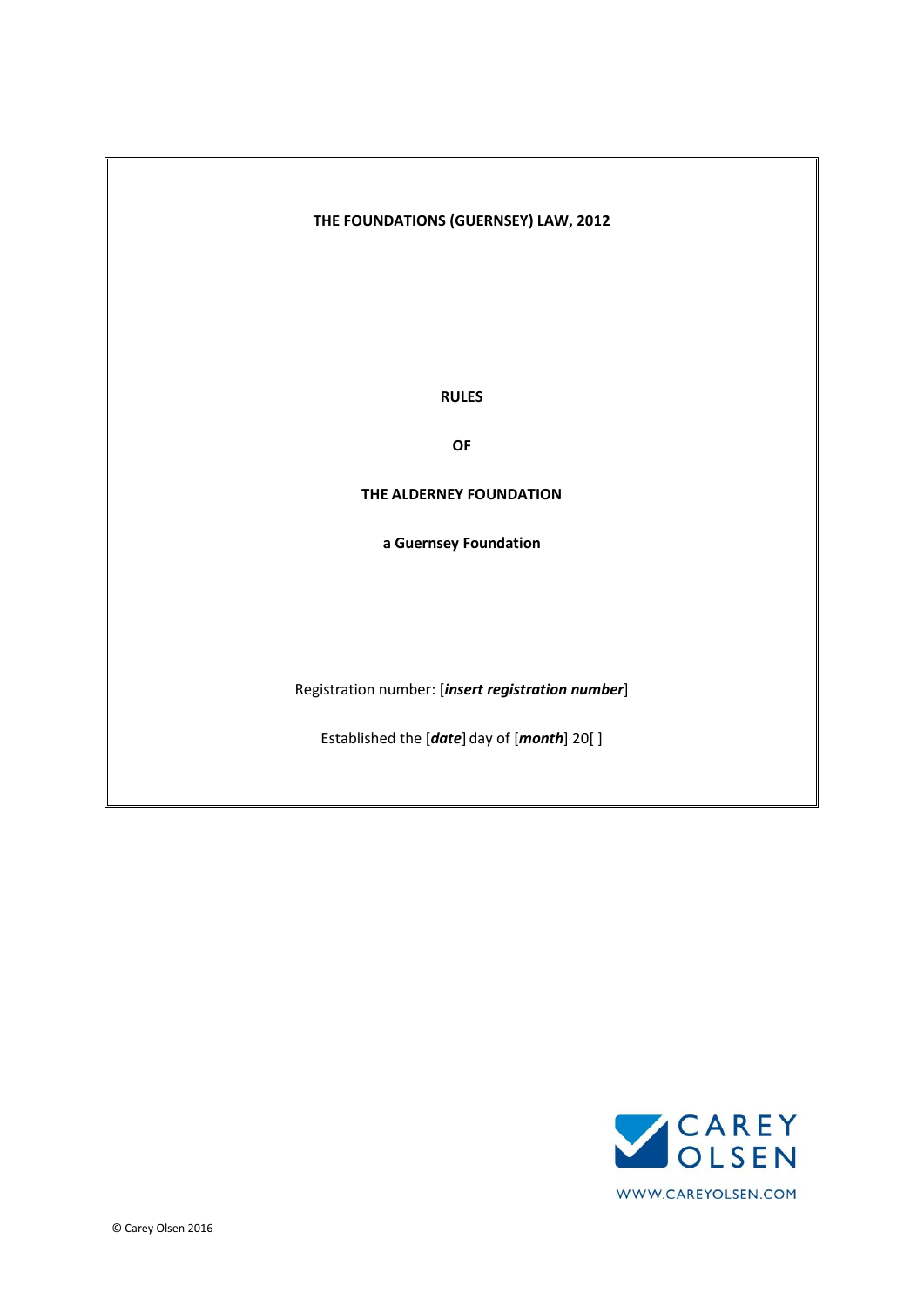# THE FOUNDATIONS (GUERNSEY) LAW, 2012

# **RULES**

## **OF**

# THE ALDERNEY FOUNDATION

# **CONTENTS**

| $\mathbf{1}$ . |  |
|----------------|--|
| 2.             |  |
| 3.             |  |
| 4.             |  |
| 5.             |  |
| 6.             |  |
| 7.             |  |
| 8.             |  |
| 9.             |  |
| 10.            |  |
| 11.            |  |
| 12.            |  |
| 13.            |  |
| 14.            |  |
| 15.            |  |
| 16.            |  |
| 17.            |  |
| 18.            |  |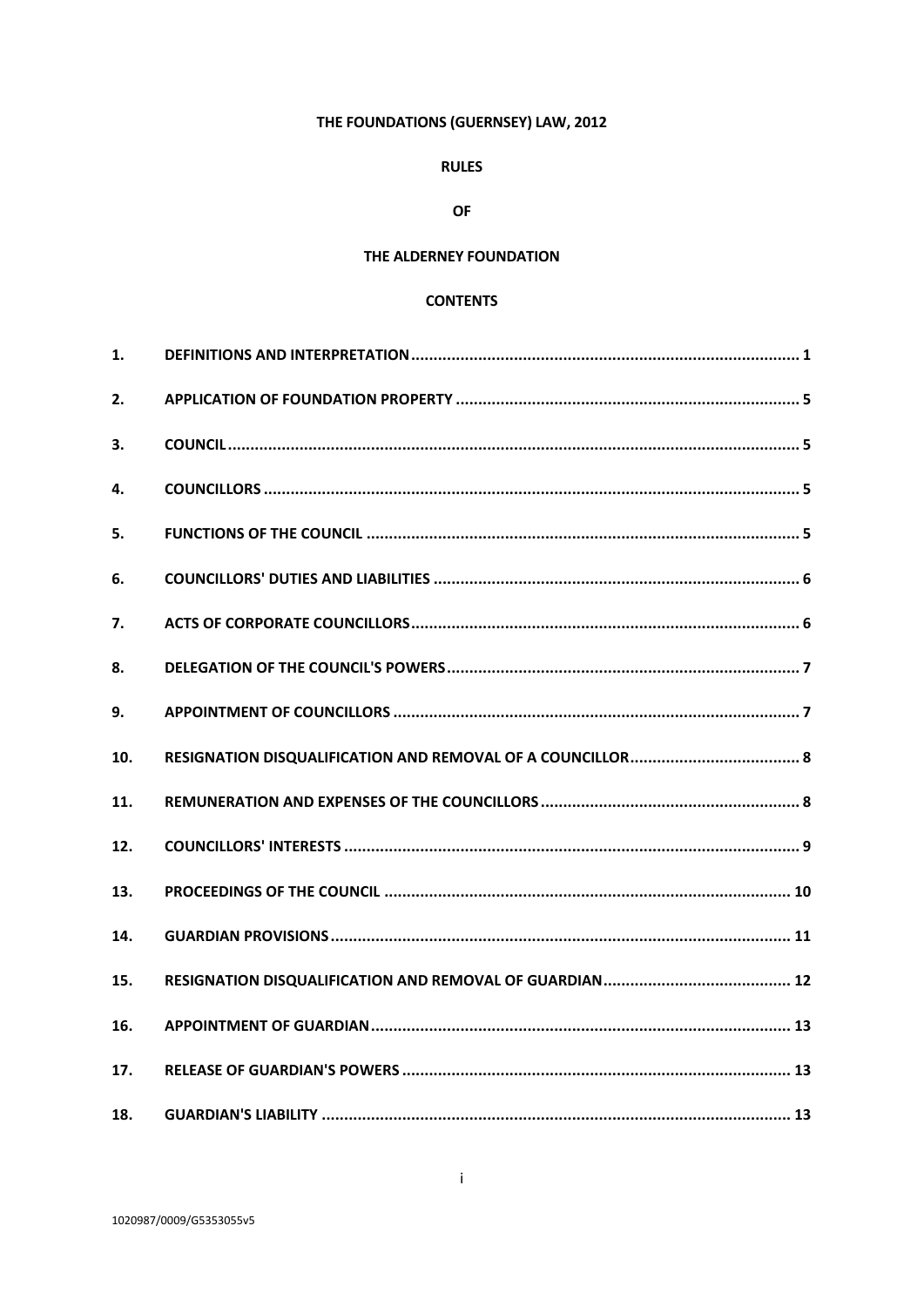| 19. |  |
|-----|--|
| 20. |  |
| 21. |  |
| 22. |  |
| 23. |  |
| 24. |  |
| 25. |  |
| 26. |  |
| 27. |  |
| 28. |  |
| 29. |  |
| 30. |  |
| 31. |  |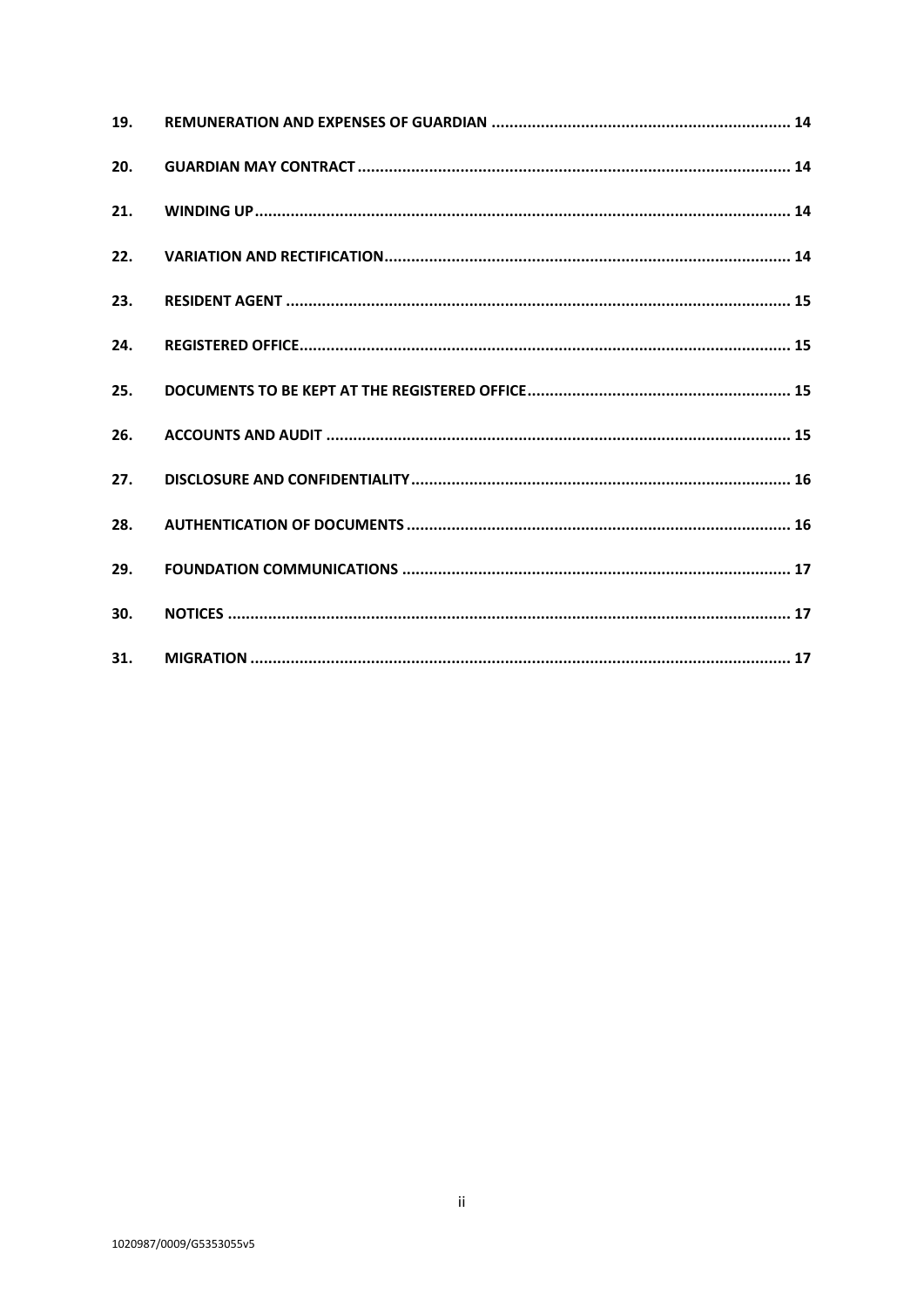# **THE FOUNDATIONS (GUERNSEY) LAW, 2012**

# **RULES**

#### **OF**

### **THE ALDERNEY FOUNDATION**

# <span id="page-3-0"></span>1. **DEFINITIONS AND INTERPRETATION**

1.1 In these Rules unless context or law otherwise requires the following words and expressions shall have the meanings respectively assigned to them below:

| "Authorised Person"                    | means a Person licensed or authorised under the<br>Fiduciaries Law;                                                                                                                                                                                                                                                                                                                                                                                                                                      |
|----------------------------------------|----------------------------------------------------------------------------------------------------------------------------------------------------------------------------------------------------------------------------------------------------------------------------------------------------------------------------------------------------------------------------------------------------------------------------------------------------------------------------------------------------------|
| "Charitable Purposes" and<br>"Charity" | means purposes exclusively charitable according to the law<br>of the Island of Alderney whether or not such purposes<br>are or may be carried into effect in any part of the world<br>and the word "Charity" shall be construed accordingly;                                                                                                                                                                                                                                                             |
| "Charter"                              | means the charter of the Foundation in its present form or<br>as from time to time amended;                                                                                                                                                                                                                                                                                                                                                                                                              |
| "Connected with"                       | means:<br>(a) in relation to a body corporate any Person having<br>either directly or indirectly any legal or beneficial<br>interest in any shares of such body corporate including<br>Person having either directly or indirectly a<br>a<br>controlling interest in such body corporate; or<br>(b) in relation to any Person as shall have a legal or<br>beneficial interest whether as a shareholder partner or<br>otherwise; or<br>(c) any employee of any Person referred to in (a) or (b)<br>above; |
| "Constitution"                         | means the Charter and the Rules (as amended from time to<br>time);                                                                                                                                                                                                                                                                                                                                                                                                                                       |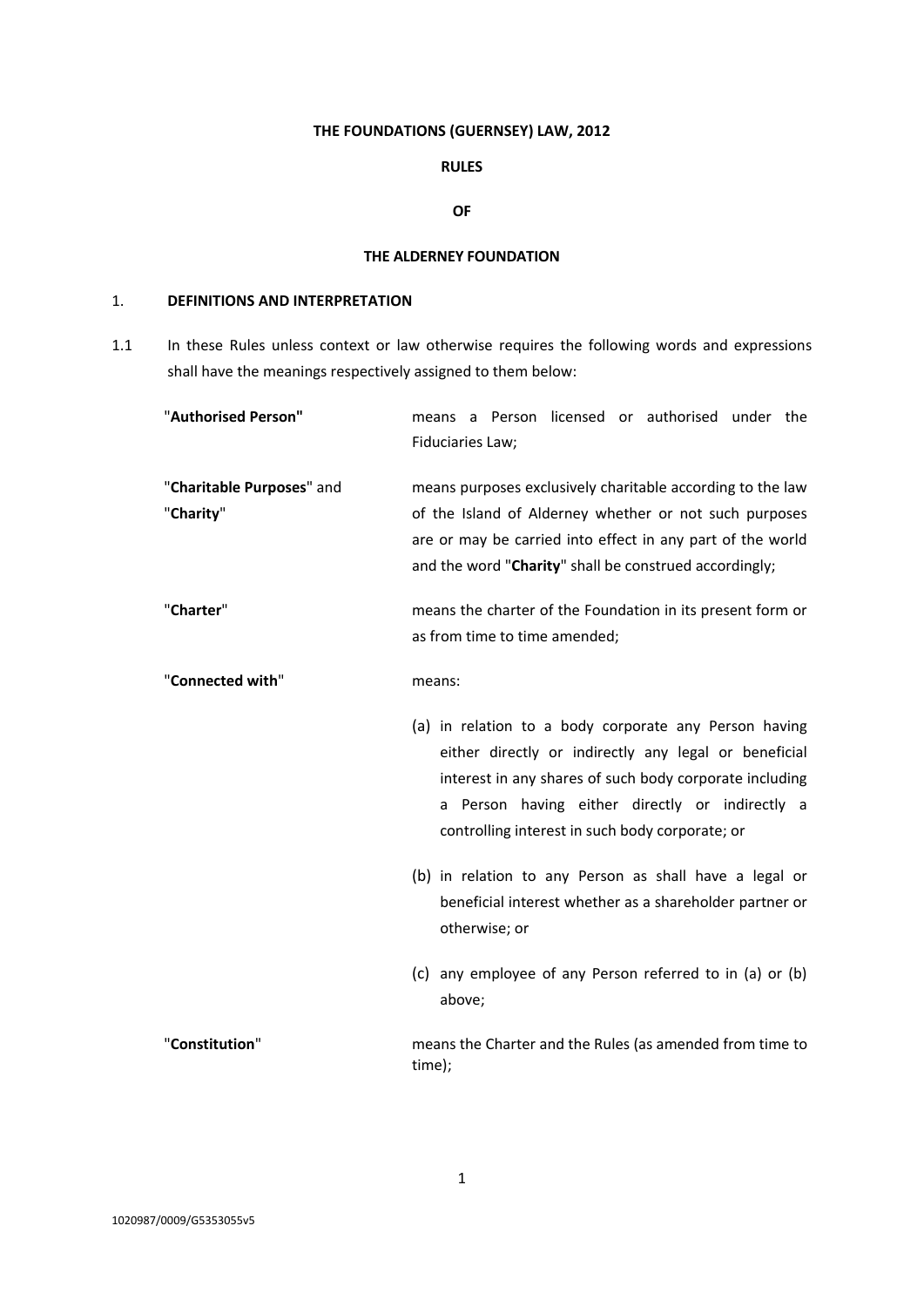| "Council"             | means the council of the Foundation established under and<br>as constituted (for the time being) in accordance with the<br>Constitution;      |
|-----------------------|-----------------------------------------------------------------------------------------------------------------------------------------------|
| "Councillor"          | means a member of the Council of the Foundation;                                                                                              |
| "Court"               | means the Royal Court of Guernsey;                                                                                                            |
| "Default Recipient"   | means the recipient of the Foundation Property upon its<br>termination pursuant to the provisions of Rule 21.3;                               |
| "Fiduciaries Law"     | means the Regulation of Fiduciaries, Administration<br>Businesses and Company Directors, etc (Bailiwick of<br>Guernsey) Law, 2000 as amended; |
| "Former Councillors"  | means any Persons who have at any time been Councillors<br>but no longer are;                                                                 |
| "Former Guardian"     | means any Person who has at any time been a Guardian<br>but no longer is;                                                                     |
| "Foundation"          | means this foundation established under the Law;                                                                                              |
| "Founder"             | Mr W Stuart Trought in his capacity as the President of the<br>States of Alderney of States Office, Alderney, Channel<br>Islands;             |
| "Foundation Property" | means:                                                                                                                                        |
|                       | (a) the initial capital of the Foundation on its<br>establishment; and                                                                        |
|                       | (b) additional property endowed to the Foundation; and                                                                                        |
|                       | (c) all assets and property from time to time representing<br>the above;                                                                      |
|                       | including any income thereof but excluding any assets<br>or property that have been distributed.                                              |
| "Guardian"            | means the Original Guardian or other guardian of the<br>Foundation for the time being;                                                        |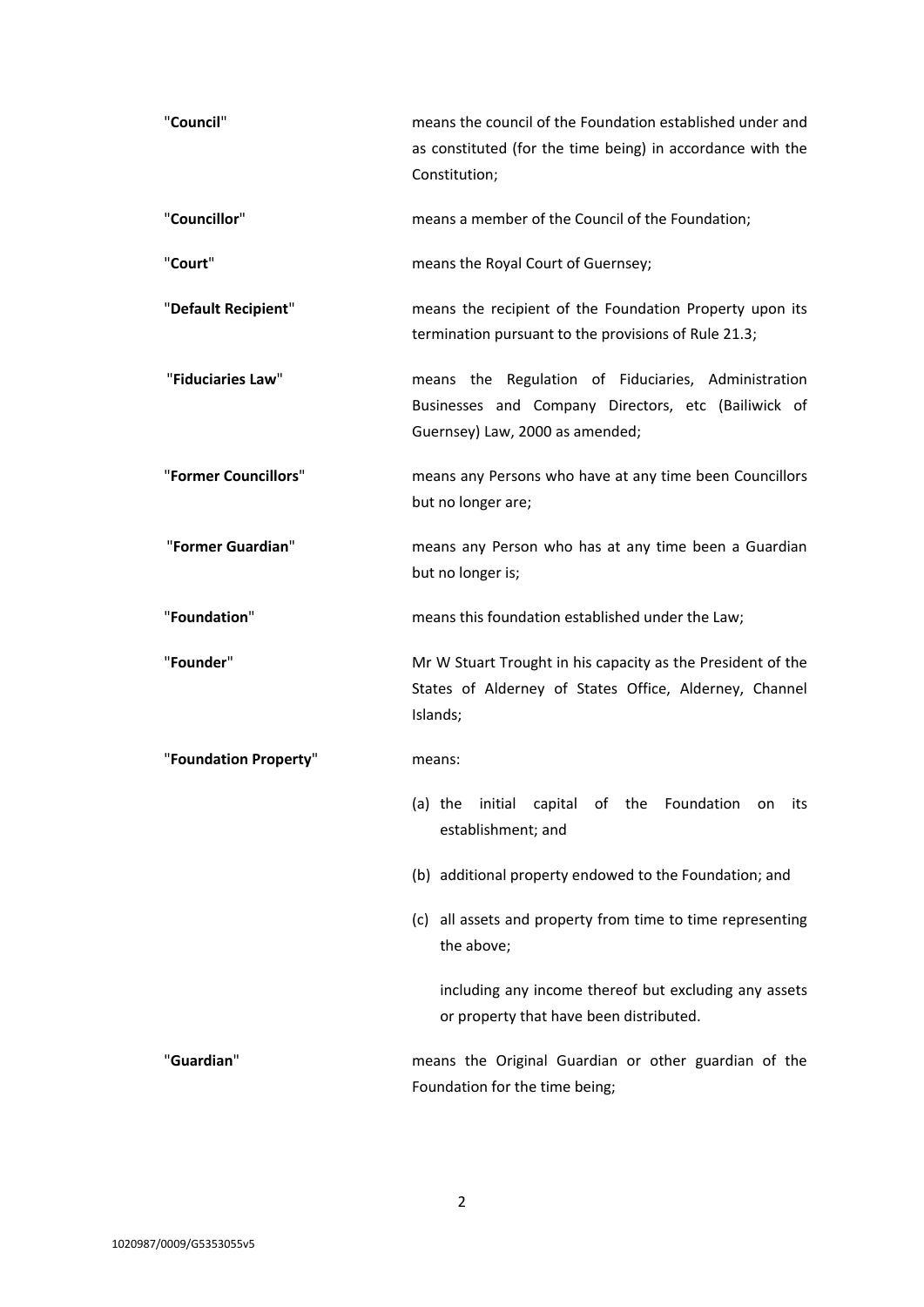| "Incapacity"        | means when describing an individual that the individual is<br>incapable of managing his affairs by reason of his mental<br>state or disability. In relation to the incapacity of an<br>individual the Council: |
|---------------------|----------------------------------------------------------------------------------------------------------------------------------------------------------------------------------------------------------------|
|                     | (a) shall be bound to take account of the decision of a<br>court of competent jurisdiction that the individual is<br>suffering from incapacity whilst that decision remains<br>in force;                       |
|                     | (b) subject to (a) may (but shall not be obliged to) accept<br>the certificate of a qualified medical practitioner that<br>the individual is suffering from incapacity;                                        |
|                     | (c) subject to (a) may (but shall not be obliged to) form its<br>own view as to whether an individual is suffering from<br>incapacity;                                                                         |
| "Law"               | means the Foundations (Guernsey) Law, 2012 and any<br>subordinate<br>legislation from time to time<br>made<br>thereunder;                                                                                      |
|                     |                                                                                                                                                                                                                |
| "Notice"            | means a notice in Writing unless otherwise specifically<br>stated;                                                                                                                                             |
| "Original Guardian" | Mr W Stuart Trought, the current President of the States of<br>Alderney of PO Box 1001, Alderney, GY9 3AA, Channel<br>Islands;                                                                                 |
| "Person"            | includes an individual or class or body corporate or<br>unincorporate established anywhere in the world including<br>a trustee and a foundation;                                                               |
| "Purpose"           | means the purpose of the Foundation as stated in the<br>Charter;                                                                                                                                               |
| "Register"          | means the register kept by the Registrar for the purposes<br>of the Law;                                                                                                                                       |
| "Registrar"         | means the registrar of foundations established pursuant to<br>the Law;                                                                                                                                         |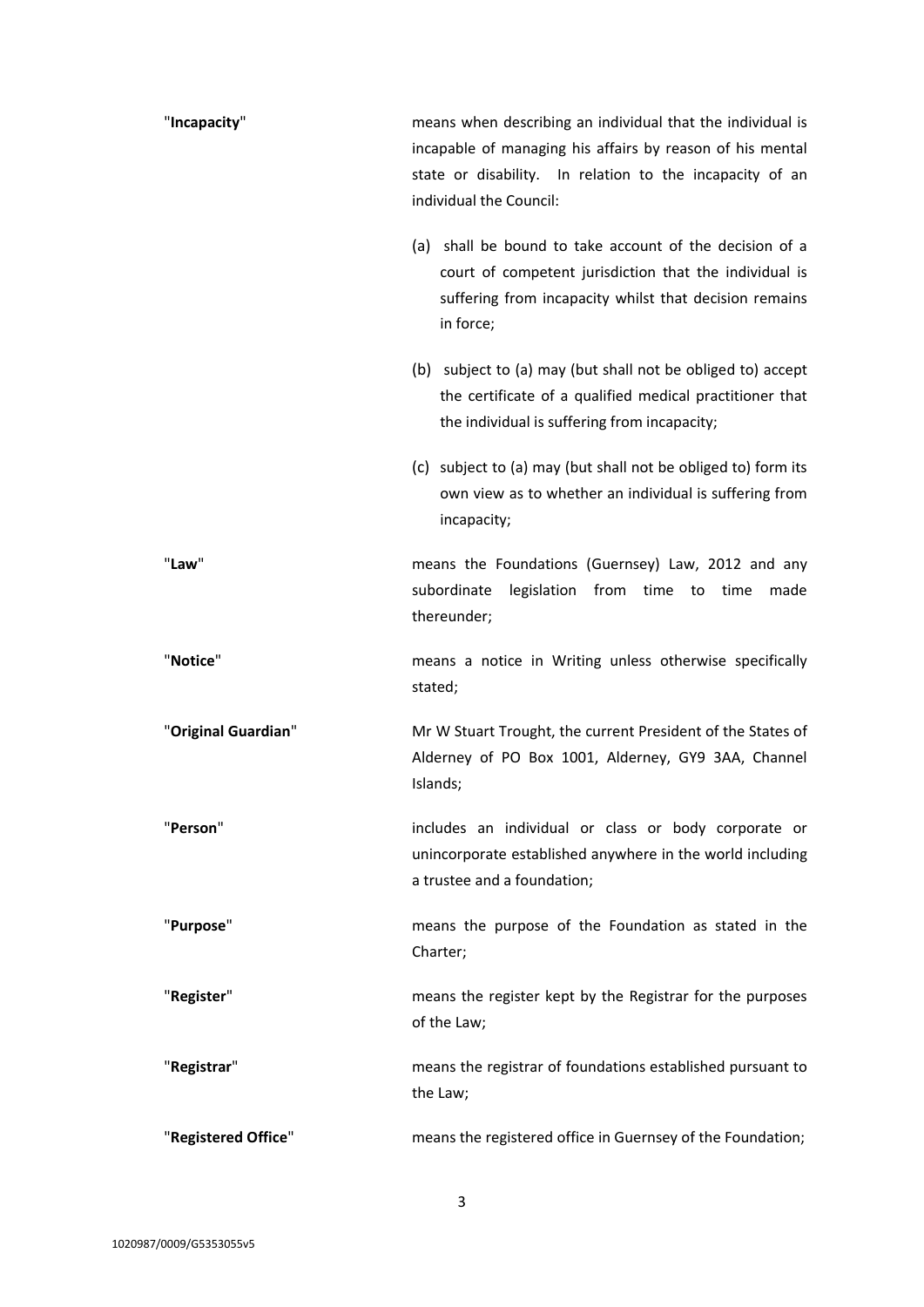| "Resident Agent" | means an Authorised Person appointed pursuant to<br>Section 12 of the Law;                                                                                                                                                                                                                                                                                                                           |
|------------------|------------------------------------------------------------------------------------------------------------------------------------------------------------------------------------------------------------------------------------------------------------------------------------------------------------------------------------------------------------------------------------------------------|
| "Resolution"     | means a resolution of the Council passed at a meeting of<br>the Council and adopted by a majority of Councillors or a<br>resolution in Writing of which Notice has been given to all<br>Councillors signed by all of the Councillors;                                                                                                                                                                |
| "Rules"          | means these Rules in their present form or as from time to<br>time amended;                                                                                                                                                                                                                                                                                                                          |
| "Signed"         | includes a signature or representation of a signature<br>affixed by mechanical or other means. Where a document<br>is Signed by a foundation a company an association or a<br>body of Persons the word "Signed" shall be construed as<br>including the signature of a duly authorised representative<br>on its behalf as well as any other means by which it would<br>normally execute the document; |

- "**Writing**" includes written printed electronically transmitted or presented or reproduced by any other mode of representing or reproducing words in a visible form.
- 1.2 Save as defined herein and unless the context otherwise requires words or expressions contained in these Rules shall bear the same meaning as in the Law but excluding any statutory modification thereof not in force when these Rules come into effect.
- 1.3 In these Rules unless the context or law otherwise requires:
	- 1.3.1 words and expressions which are cognate to those defined in these Rules shall be construed accordingly;
	- 1.3.2 the word "may" shall be construed as permissive and the word "shall" shall be construed as imperative;
	- 1.3.3 words importing the singular shall be construed as including the plural and *vice versa*;
	- 1.3.4 words importing the masculine gender only shall be construed as including the feminine and neuter genders;
	- 1.3.5 references to enactments are to such enactments as are from time to time modified reenacted or consolidated and shall include any enactment made in substitution for an enactment that is repealed; and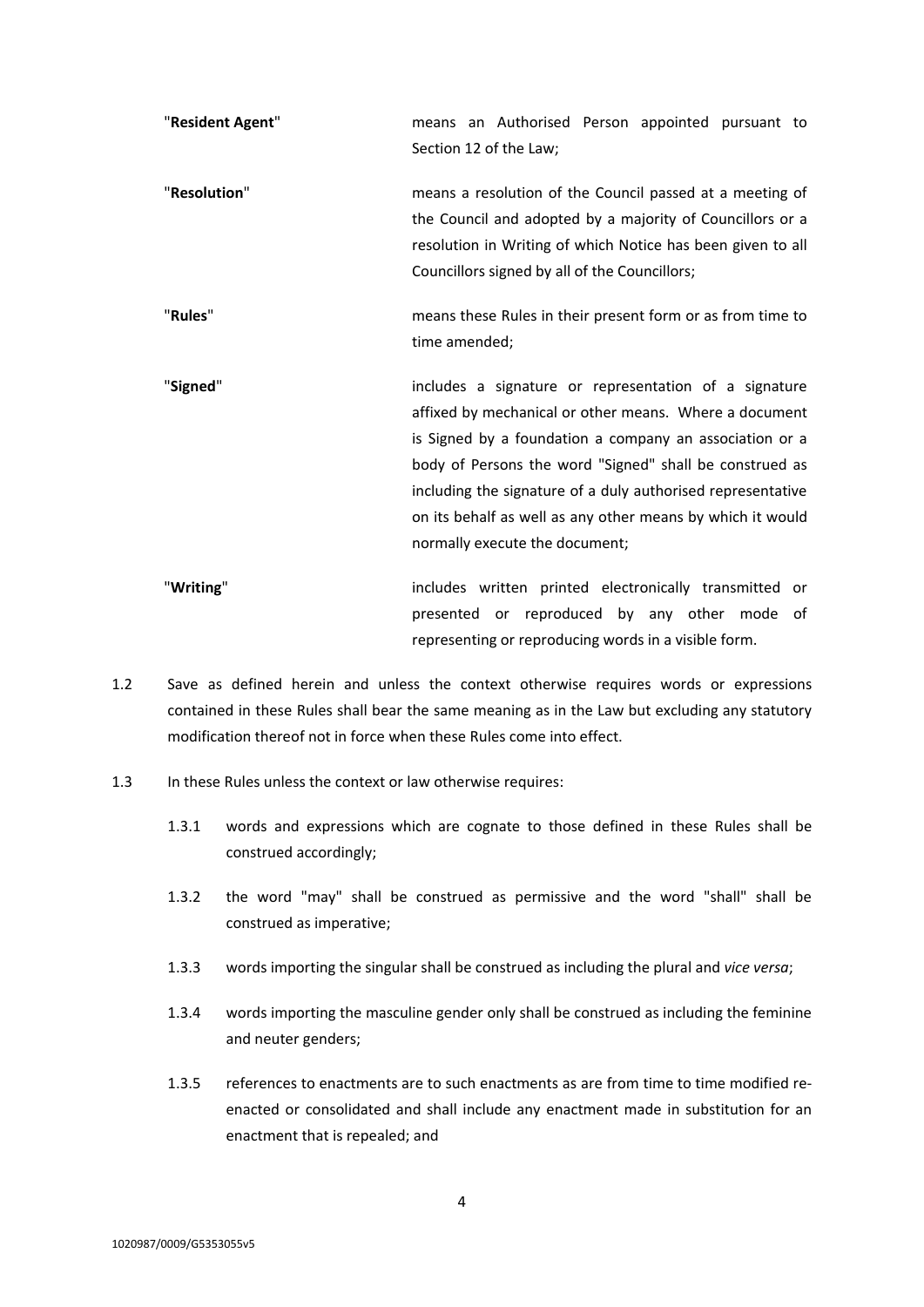- 1.3.6 references to Rules or Schedules shall be references to these Rules or Schedules to these Rules.
- 1.4 The headings in these Rules are for convenience only and shall not be taken into account in the construction or interpretation of these Rules.
- 1.5 In case of conflict between the provisions of the Charter and these Rules the Charter shall take precedence.

## <span id="page-7-0"></span>2. **APPLICATION OF FOUNDATION PROPERTY**

- 2.1 The Council may apply the Foundation Property as the Council shall in its absolute discretion determine in furtherance of the Purpose.
- 2.2 The Council shall submit any request received by the Foundation for the funding or support of any project or activity which the Council believes would be in the public interest and would benefit the residents of Alderney and which the Council wishes to support in the furtherance of the Purpose, to the States of Alderney for deliberation by the States of Alderney in full session. No assets of the Foundation shall be applied to support, advance or promote any project or activity unless it has received the support of the States of Alderney in full session.

# <span id="page-7-1"></span>3. **COUNCIL**

The Council shall execute and administer the Foundation and exercise their functions in accordance with the Law and the Constitution in advancement of the Purpose.

### <span id="page-7-2"></span>4. **COUNCILLORS**

- 4.1 The Council shall comprise at least three and a maximum of five Councillors.
- 4.2 The names and address**es** of the Councillor*s* on the establishment of the Foundation are stated in the Charter.
- 4.3 No person who is a Guardian of the Foundation shall be eligible to be a Councillor.
- 4.4 No person who is a member of the States of Alderney or a member of the Guernsey States of Deliberation shall be eligible to be a Councillor.

# <span id="page-7-3"></span>5. **FUNCTIONS OF THE COUNCIL**

To exercise all the functions and powers of the Foundation in furtherance of the Purpose.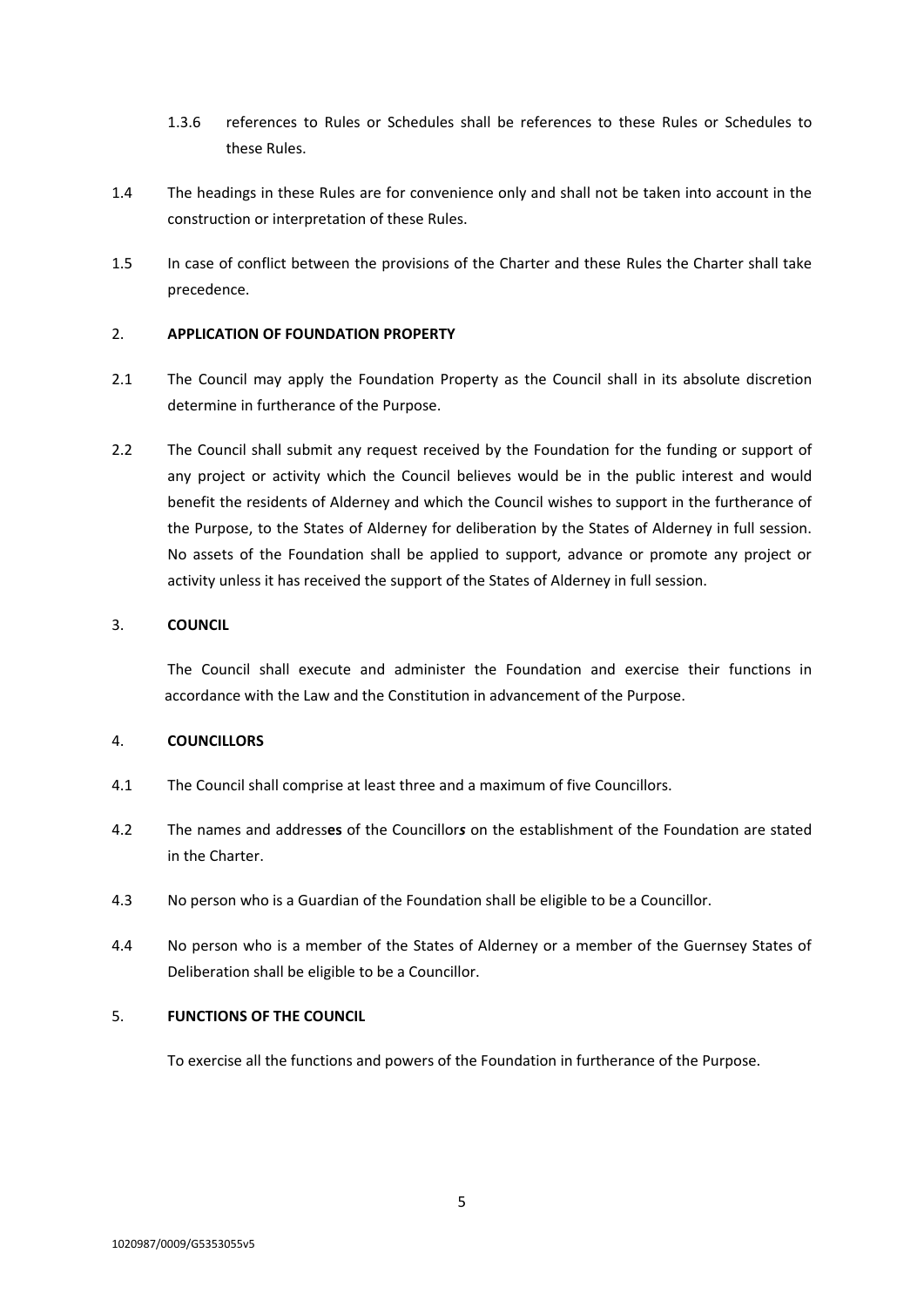#### <span id="page-8-0"></span>6. **COUNCILLORS' DUTIES AND LIABILITIES**

- 6.1 Each Councillor shall be under a duty to conduct the affairs of the Foundation in accordance with the Constitution and the Law.
- 6.2 Each Councillor shall act honestly and in good faith with a view to the best interests of the Foundation.
- <span id="page-8-2"></span>6.3 No Councillor shall be liable for any loss to the Foundation arising from committing or conniving in committing a breach of his duty unless the breach of duty arose from his own fraud wilful misconduct or gross negligence.
- 6.4 Every present or Former Councillor shall be indemnified out of the Foundation Property against any loss or liability incurred by him by reason of being or having been such a Councillor otherwise than as a result of his own fraud wilful misconduct or gross negligence.
- 6.5 Without prejudice to the generality of Rule [6.3](#page-8-2) no Councillor shall incur any liability whatsoever arising from:
	- 6.5.1 the negligence or fraud of any delegate or agent appointed or employed by the Foundation or the Council in good faith although the appointment or employment of such delegate or agent was not strictly necessary or expedient;
	- 6.5.2 anything done or omitted to be done in conformity with any advice given or purported to have been given by any investment adviser or manager appointed or employed by the Foundation or the Council or the delegation to any such adviser or manager of all or any of the Council's powers and discretions with regard to making retaining varying or transposing investments; or
	- 6.5.3 anything done or omitted with the consent of the Guardian or resulting from any delay in the Guardian giving such consent or any defect in such consent.
- 6.6 The Council may authorise the purchase or maintenance by the Foundation for any Councillor or Former Councillor of any insurance as is permitted by applicable law.

## <span id="page-8-1"></span>7. **ACTS OF CORPORATE COUNCILLORS**

Every Councillor which is a corporation or company may exercise or concur in exercising any discretion or power conferred on the Councillor by a resolution of such corporation or company or by a resolution of its board of directors or any committee of its board of directors or may delegate the right and power to exercise or concur in exercising any such discretion or power to one or more members of its board of directors or any committee of its board of directors or one or more of its officers or employees duly authorised for that purpose.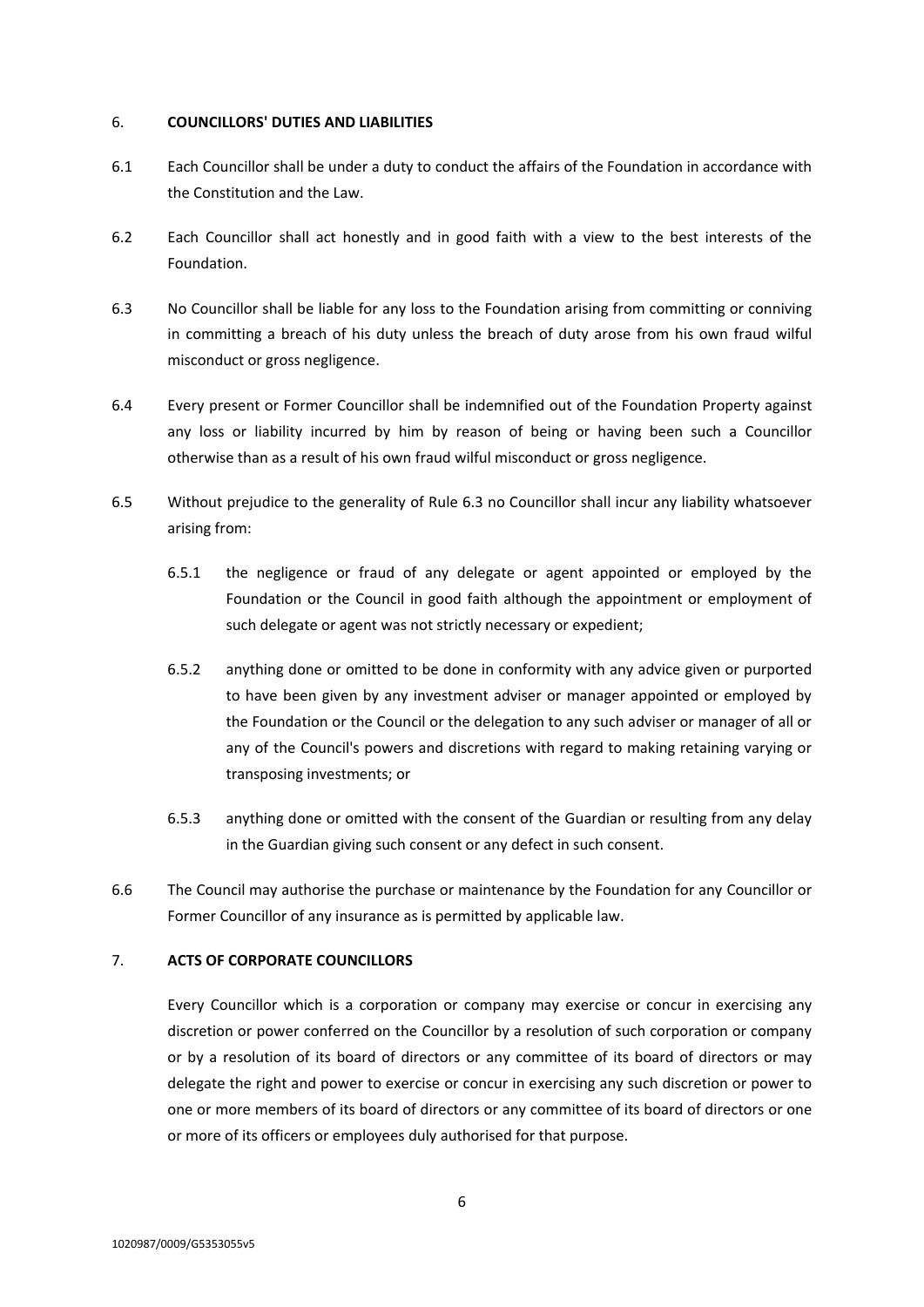### <span id="page-9-0"></span>8. **DELEGATION OF THE COUNCIL'S POWERS**

- 8.1 The Council may:
	- 8.1.1 delegate the management of Foundation Property to and appoint managers whom the Council reasonably considers to be competent and qualified to manage the Foundation Property or the investment thereof;
	- 8.1.2 appoint professional persons to act in relation to the affairs of the Foundation or to hold any Foundation Property; and
	- 8.1.3 authorise any such manager or person to retain any commission or other payment usually payable for services of the description rendered.
- 8.2 The Council may delegate any of its powers to committees consisting of such Councillor or Councillors or provided that a majority of the members of the committee shall be Councillors such other Persons as they think fit. Any committee so formed shall in the exercise of the delegated powers conform to any regulations that may be imposed on it by the Council.
- 8.3 The meetings and proceedings of any such committee consisting of two or more Persons shall be governed by the provisions of these Rules regulating the meetings and proceedings of the Council so far as the same are applicable and are not superseded by any regulations made by the Council under this Rule.

## <span id="page-9-1"></span>9. **APPOINTMENT OF COUNCILLORS**

- <span id="page-9-2"></span>9.1 The Council shall have power at any time and from time to time to appoint any individual not being a Guardian to be a Councillor either to fill a casual vacancy or as an addition to the existing Councillors provided that the appointment does not cause the number of Councillors to exceed any number fixed by or in accordance with these Rules as the maximum number of Councillors. Any Councillor so appointed shall hold office until such Councillor resigns or is disqualified or removed in accordance with the provisions of these Rules. For the avoidance of doubt, a Former Guardian may be a Councillor.
- 9.2 Any appointment made pursuant to Rule [9.1](#page-9-2) may be stated to take effect immediately or upon the occurrence of any future event or date (whether definite or indefinite).
- 9.3 Any person may be appointed and if appointed may act as a Councillor notwithstanding that he is resident outside of the Island of Guernsey provided always that any person so appointed:
	- 9.3.1 must not be a Minor or under an Incapacity;
	- 9.3.2 must not be a member of the States of Alderney or a member of the Guernsey States of Deliberation;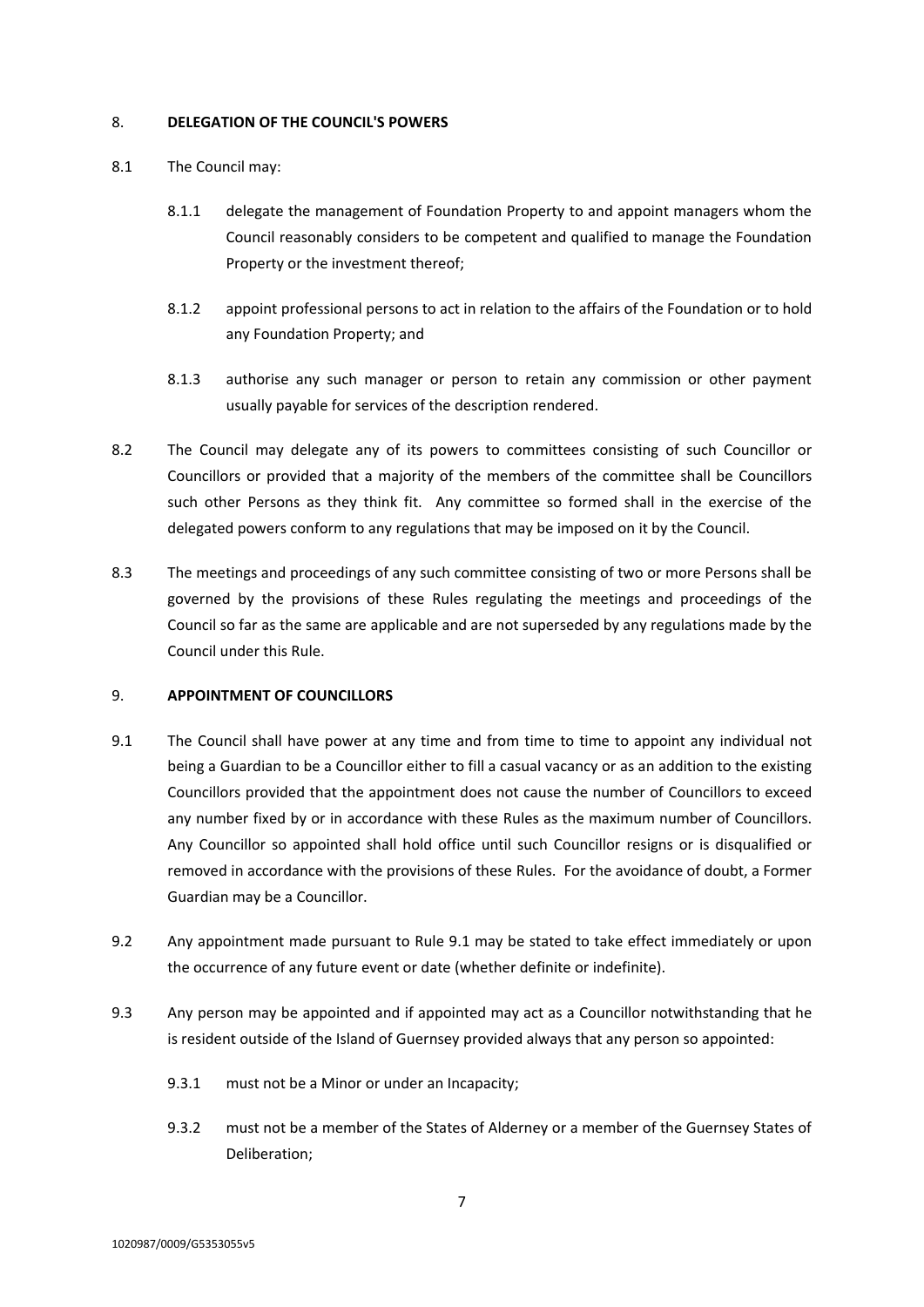- 9.3.3 must not be a person in respect to whom a guardian or curator has been appointed;
- 9.3.4 must not be a person who is disqualified from being a member of a council or a director of a company; and
- 9.3.5 must not be the Guardian.

#### <span id="page-10-0"></span>10. **RESIGNATION DISQUALIFICATION AND REMOVAL OF A COUNCILLOR**

- 10.1 The office of a Councillor shall be vacated if the Councillor:
	- 10.1.1 dies;
	- 10.1.2 is under an Incapacity;
	- 10.1.3 resigns his office by Notice delivered to the Foundation;
	- 10.1.4 ceases to be a Councillor by virtue of any provision of the Law or becomes prohibited or disqualified by law from being a Councillor;
	- 10.1.5 becomes bankrupt is declared to have similar status in any part of the world or makes (or seeks to make) any arrangement or composition with creditors in any part of the world;
	- 10.1.6 is convicted of any offence involving dishonesty in any jurisdiction in the world;
	- 10.1.7 is removed by the Guardian;
	- 10.1.8 is removed by the Court.

## <span id="page-10-1"></span>11. **REMUNERATION AND EXPENSES OF THE COUNCILLORS**

- 11.1 The Councillors shall not be entitled to remuneration for their services as Councillors.
- 11.2 The Councillors shall be paid out of the Foundation Property their travelling hotel and other expenses properly and necessarily incurred by them in connection with their attendance at meetings of the Council or otherwise in connection with the discharge of their duties.
- 11.3 Any Councillor removed from office pursuant to Rule [10](#page-10-0) shall notwithstanding his removal continue to be entitled to reimbursement of expenses and liabilities out of the Foundation Property as though he were still a Councillor for all expenses and liabilities necessarily incurred in relation directly or indirectly to the Foundation Property. This provision includes without limitation the preparation of any accounts in relation to such Councillor's membership of the Council and the making of copies of records of his membership.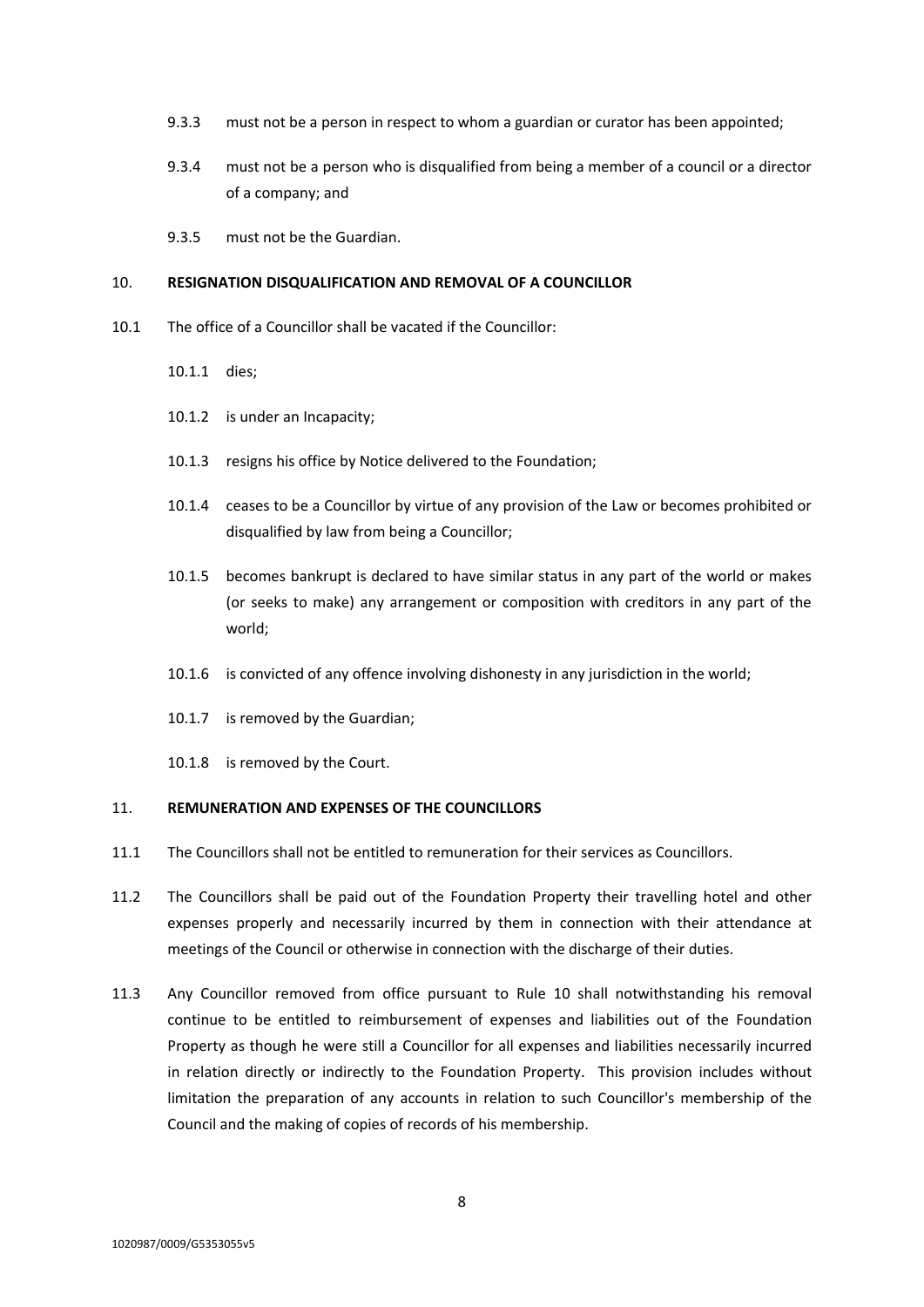11.4 A member of a committee who has been appointed under Rule 8.2 who is not a Councillor shall be entitled to be remunerated as such committee member as the Council by Resolution may determine and to be paid out of Foundation Property their travelling hotel and other expenses properly and necessarily incurred by them in connection with their attendance at Committee meetings or otherwise in connection with the discharge of their duties notwithstanding such Committee member is connected with a Councillor.

## <span id="page-11-0"></span>12. **COUNCILLORS' INTERESTS**

- <span id="page-11-1"></span>12.1 A Councillor who has directly or indirectly an interest in a transaction or arrangement entered into or proposed to be entered into by the Foundation or by a subsidiary of the Foundation which to a material extent conflicts or may conflict with the interests of the Foundation and of which the Councillor is aware shall disclose to the Council the nature and extent of such interest.
- 12.2 For the purposes of Rule [12.1:](#page-11-1)
	- 12.2.1 the disclosure shall be made at the first meeting of the Council at which the transaction is considered after the Councillor concerned becomes aware of the circumstances giving rise to a duty to make it or if for any reason the Councillor fails to do so at such meeting as soon as practical after the meeting by Notice delivered to the Foundation;
	- 12.2.2 the Council where the disclosure is made to it shall table the Notice of the disclosure at the next meeting after it is made;
	- 12.2.3 a disclosure to the Council by a Councillor in accordance with this Rule [12](#page-11-0) that the Councillor is to be regarded as interested in a transaction with a specified Person is sufficient disclosure of the Councillor's interest in any such transaction entered into after the disclosure is made; and
	- 12.2.4 any disclosure made at a meeting of the Council shall be recorded in the minutes of the meeting.
- 12.3 Subject to the Law a Councillor may hold any other office or place of profit under the Foundation in conjunction with the office of Councillor for such period and on such terms as to tenure of office remuneration and otherwise as the Council may determine.
- 12.4 Subject to the Law and provided that the Councillor has disclosed to the Council the nature and extent of any material interest in accordance with this Rule [12](#page-11-0) a Councillor notwithstanding the Councillor's office:
	- 12.4.1 may be a party to or otherwise interested in any transaction or arrangement with the Foundation or in which the Foundation is otherwise interested;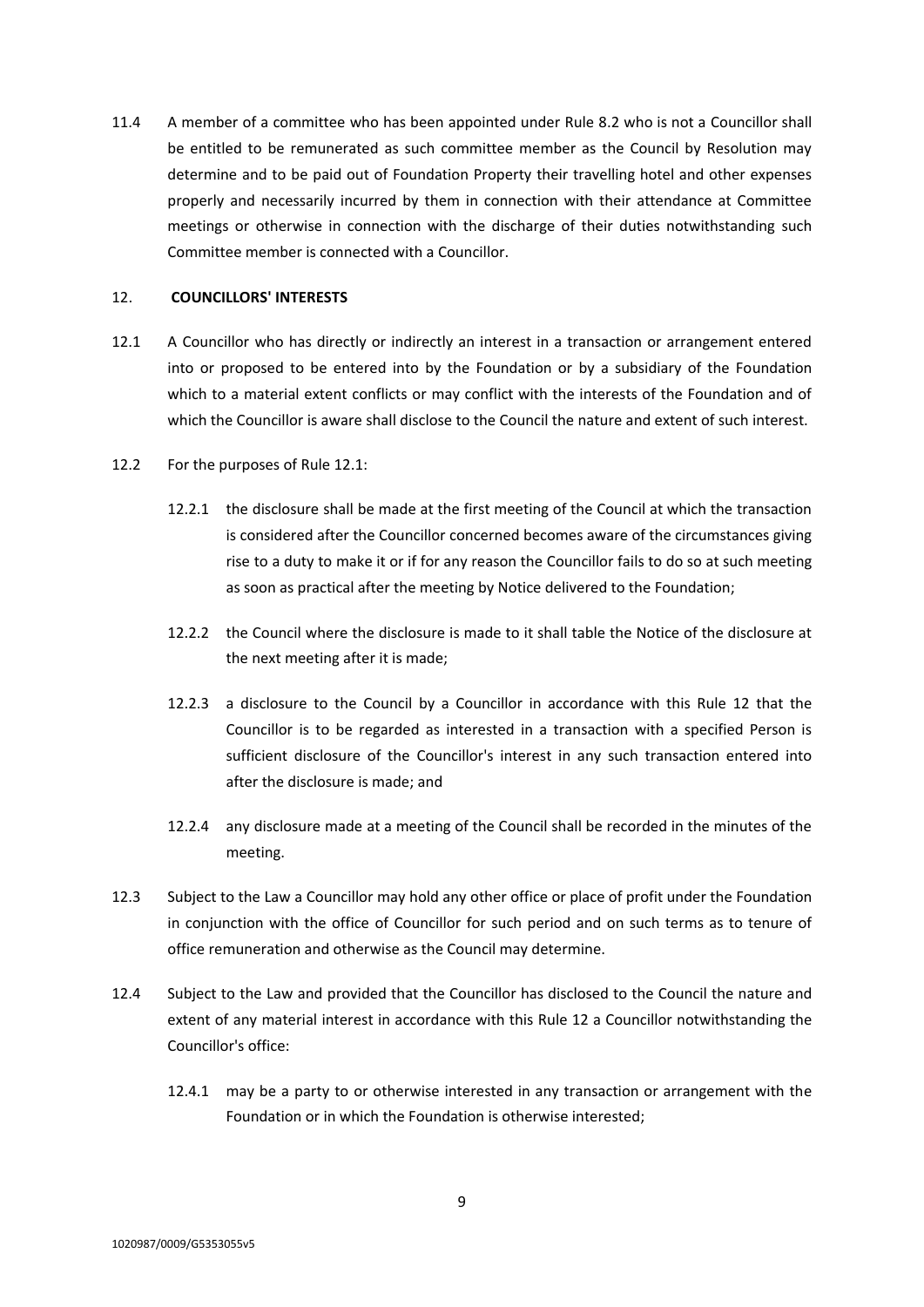- 12.4.2 may be a director or other officer of or employed by or a party to any transaction or arrangement with or otherwise interested in any body corporate promoted by the Foundation or in which the Foundation is otherwise interested;
- 12.4.3 shall not by reason of such office be accountable to the Foundation for any benefit which he derives from any such office or employment or from any such transaction or arrangement or from any interest in any such body corporate and no such transaction or arrangement shall be liable to be avoided on the ground of any such interest or benefit; and
- 12.4.4 may act by himself or in a professional capacity for the Foundation and the Councillor or a Person Connected with a Councillor shall be entitled to remuneration for professional services as if he were not a Councillor or a person connected with a Councillor.

## <span id="page-12-0"></span>13. **PROCEEDINGS OF THE COUNCIL**

- 13.1 The Council may regulate its proceedings as it thinks fit.
- 13.2 A Councillor may at any time summon a meeting of the Council by giving to each Member not less than five days' Notice of the meeting provided that any meeting may be convened at shorter Notice and in such manner as each Councillor shall approve and provided further that unless otherwise resolved by the Council Notices of Council meetings need not be in Writing.
- 13.3 Questions arising at any meeting shall be determined by a majority of votes.
- 13.4 In the case of an equality of votes the chairman (if any) shall have a second or casting vote.
- 13.5 A meeting of the Council at which a quorum is present shall be competent to exercise all powers and discretions for the time being exercisable by the Council.
- 13.6 Wherever two or more Councillors hold office the quorum necessary for the transaction of the business of the Council shall be a majority of the Councillors in office.
- 13.7 Where only one Councillor is in office such Councillor may subject to Rule [13.10](#page-13-1) exercise alone all the powers and discretions for the time being exercisable by the Council
- 13.8 A Councillor notwithstanding any interest declared may be counted in the quorum present at any meeting at which any transaction or arrangement in which he is interested is considered and provided the Councillor has made the disclosure required by Rule [12.1](#page-11-1) the Councillor may vote in respect of any such transaction or arrangement.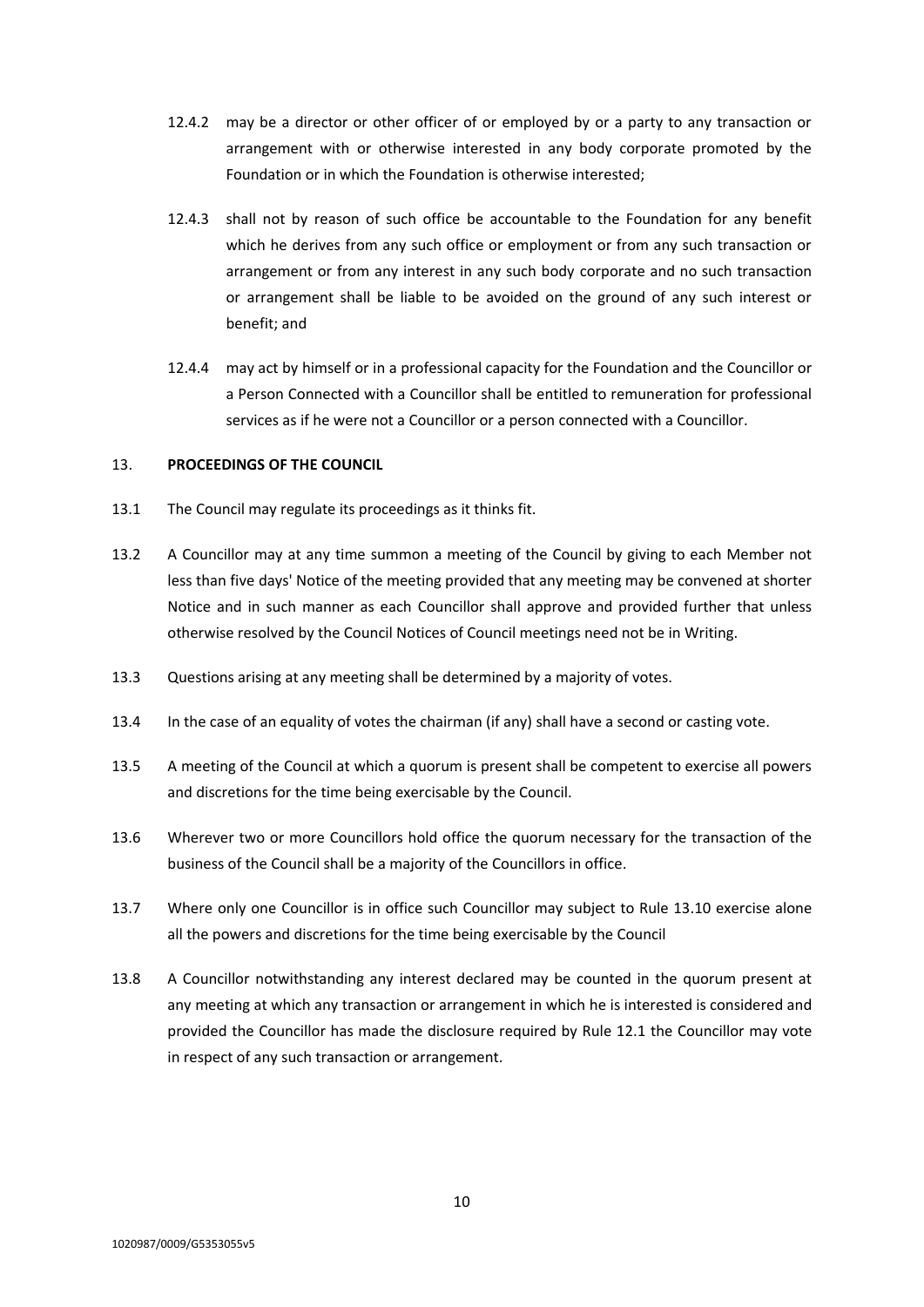- 13.9 If a Councillor is by any means in communication with one or more other Councillors so that each Councillor participating in the communication can hear what is said by any other of them each Councillor so participating in the communication is deemed to be present at a meeting with the other Councillors so participating notwithstanding that all the Councillors so participating are not present together in the same place.
- <span id="page-13-1"></span>13.10 The continuing Councillors or Councillor may act notwithstanding any vacancies in the Council but if the number of Councillors is less than the number fixed as the minimum or becomes less than the number required by the Law the continuing Councillor or Councillors may act only for the purpose of filling vacancies or of preserving the Foundation Property.
- 13.11 The Council may from time to time elect from its Councillors and remove a chairman and/or deputy chairman and/or vice-chairman of the Council and determine the period for which they are to hold office.
- 13.12 The chairman or in his absence the deputy chairman or in his absence the vice-chairman shall preside at all meetings of the Council but if no such Person is elected or present at any time within five minutes after the time appointed for holding the same the Councillors present may choose one of their number to be the chairman of the meeting.
- 13.13 A Resolution in Writing of which notice has been given to all Councillors if Signed by all of the Councillors shall be valid and effectual as if it had been passed at a meeting of the Council duly convened and held and may consist of several documents in like form each Signed by one or more Councillors.
- 13.14 All bona fide acts by any meeting of the Council or of a committee appointed by the Council or by a Councillor shall be valid notwithstanding that it is afterwards discovered that there was some defect in the constitution of the Council or committee and/or the appointment of any such Councillor or Person acting as aforesaid or that they or any of them were disqualified or had vacated office or were not entitled to vote as if every such Person had been duly appointed and was qualified and had continued to be a Councillor or a member of a committee appointed by the Council and had been entitled to vote.

### <span id="page-13-0"></span>14. **GUARDIAN PROVISIONS**

- 14.1 The Original Guardian, who is the current President of the States of Alderney, will be the Guardian of the Foundation on its establishment.
- 14.2 It is intended that the Guardian shall at all times be the then incumbent President of the States of Alderney.
- 14.3 The Guardian must take such steps as are reasonable in all the circumstances to enforce the Constitution and to ensure that the Council carries out its functions.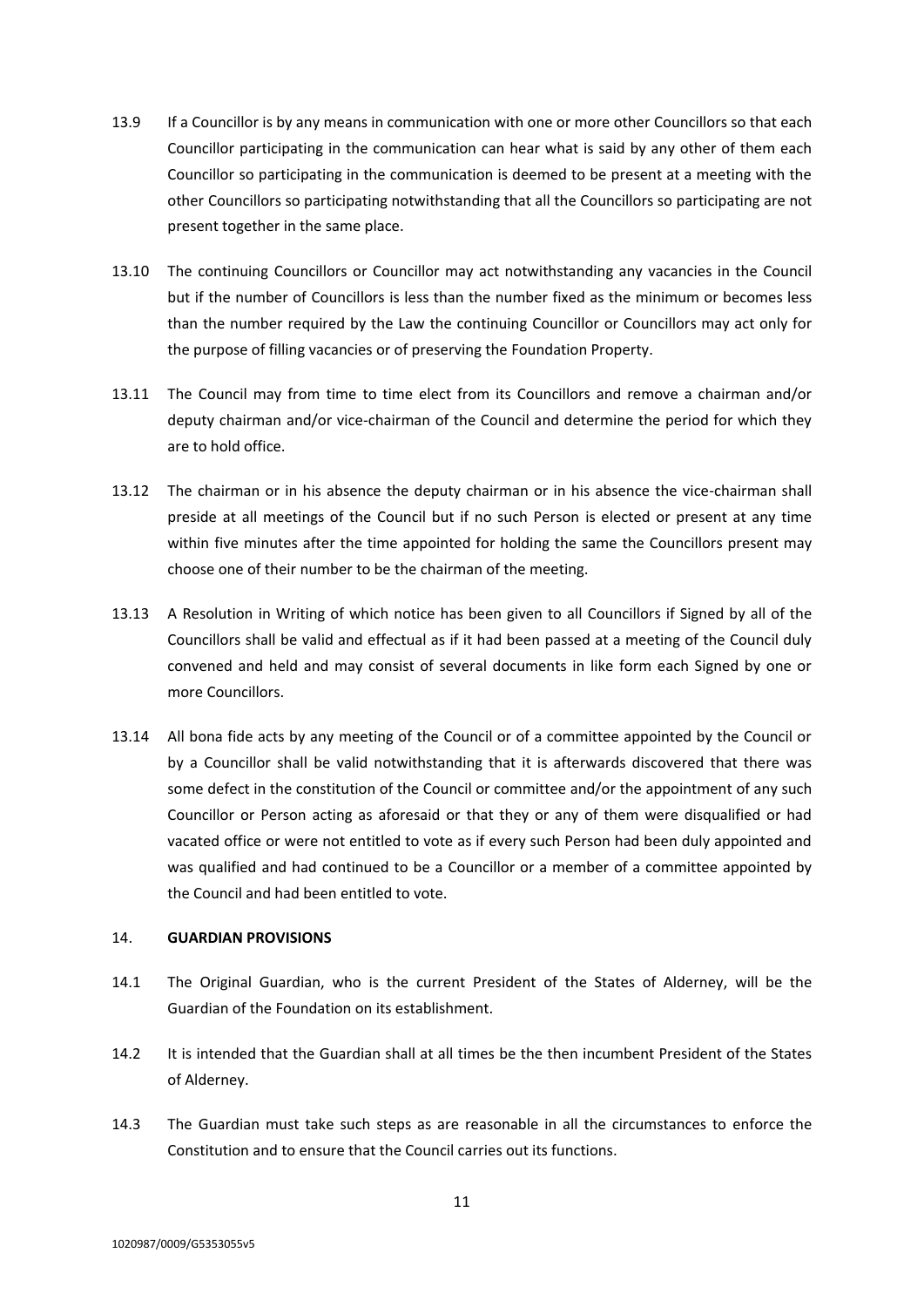- 14.4 The prior or simultaneous consent in writing of the Guardian is required for the Council to exercise those powers as specified in the Schedule. Where the consent of the Guardian is required before the Council is able to exercise certain powers under these Rules the Council shall write to the Guardian requesting such consent. If the Guardian fails to respond to the Council within 21 days of such request being delivered to the Guardian the Council shall be entitled to exercise the relevant power or powers to which the request relates without such consent.
- 14.5 The Guardian shall be entitled to require the Council to account to the Guardian for the way in which it has:
	- (a) administered the Foundation's Property; and
	- (b) acted in the furtherance of the Foundation's Purpose;

in such form as the Guardian may request.

- 14.6 The Guardian shall be entitled to receive the Foundation accounts and may examine all Foundation documents, any minute of Council meetings and any such records that the Guardian considers necessary to fulfil his duties in relation to the Foundation.
- 14.7 The Guardian may summon a meeting with the Council at any time as the Guardian considers reasonable and necessary to fulfil his duties in relation to the Foundation. Each Councillor must be given 21 days' notice of any such meeting.
- 14.8 The Guardian, as representative of the States of Alderney, may report to the States of Alderney on the affairs of the Foundation in such form and such manner as the Guardian deems appropriate.
- 14.9 The Guardian may take such legal and other professional advice as the Guardian considers reasonable and necessary to fulfil his duties in relation to the Foundation.
- 14.10 The Guardian may bring an action against the Council.

## <span id="page-14-0"></span>15. **RESIGNATION DISQUALIFICATION AND REMOVAL OF GUARDIAN**

- 15.1 The office of Guardian shall be vacated if the Guardian:
	- 15.1.1 is no longer the President or acting President of the States of Alderney;
	- 15.1.2 dies;
	- 15.1.3 is under Incapacity;
	- 15.1.4 becomes prohibited or disqualified by law from being a Guardian;
	- 15.1.5 resigns his office by Notice to the Council;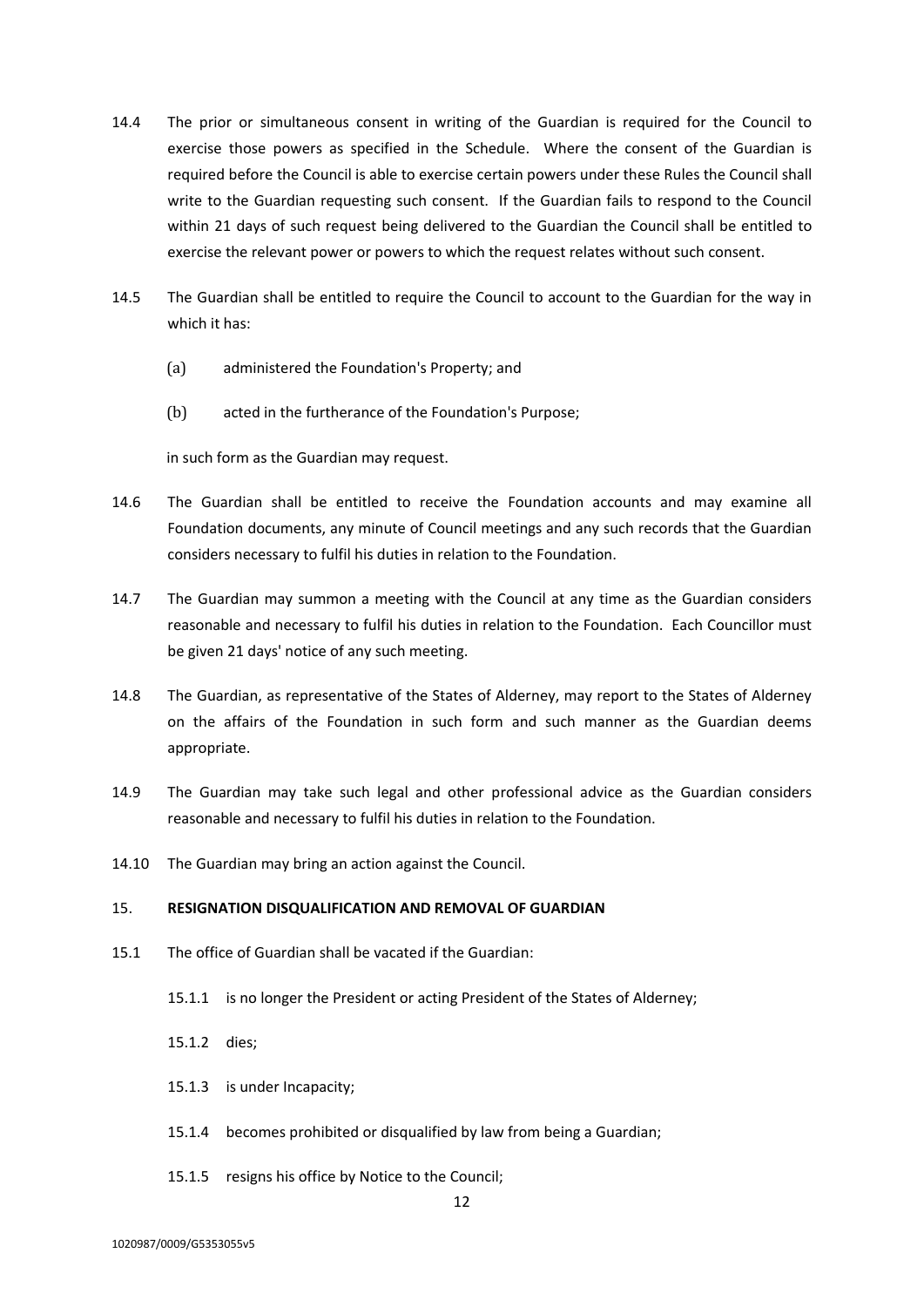- 15.1.6 becomes bankrupt is declared to have similar status in any part of the world or makes (or seeks to make) any arrangement or composition with creditors in any part of the world;
- 15.1.7 is convicted of any offence involving dishonesty in any jurisdiction in the world;
- 15.1.8 is removed by the Court; or
- 15.1.9 is unwilling or refusing to act and the Foundation has not received any response from the Guardian to any communication from the Foundation for at least [*three months*] from the date the communication was delivered to the Guardian.

### <span id="page-15-0"></span>16. **APPOINTMENT OF GUARDIAN**

- 16.1 Upon the vacation of the office of Guardian under Rule [15](#page-14-0) a replacement Guardian shall be appointed by document in Writing Signed by the Person making such appointment delivered to the Foundation.
- <span id="page-15-3"></span>16.2 The power to appoint a new Guardian shall be vested in the States of Alderney who shall appoint the President of the States of Alderney to be the Guardian but in the event the States of Alderney fail to appoint a new Guardian the power to appoint a new Guardian shall be vested in the Council who shall appoint the acting President of the States of Alderney as the Guardian.
- 16.3 No appointment under Rule [16.2](#page-15-3) shall have effect if the Person appointed is at the time of such appointment and during such appointment a Councillor or if the Person nominated does not qualify to remain as Guardian under Rule [15.](#page-14-0)

### <span id="page-15-1"></span>17. **RELEASE OF GUARDIAN'S POWERS**

The Guardian shall have power from time to time by document in Writing delivered to the Council to declare that any powers which require the consent of the Guardian under these Rules shall not require such consent and the said document in Writing shall be effective according to its terms and will be revocable unless expressed to be irrevocable.

### <span id="page-15-2"></span>18. **GUARDIAN'S LIABILITY**

- 18.1 No Guardian shall be liable for any loss to the Foundation or the Founder arising as a result of the failure or depreciation or loss of any investments made in good faith or by reason of any mistake or omission made in good faith or of any other matter or thing except fraud wilful misconduct or gross negligence on the part of the Guardian who is sought to be made liable.
- 18.2 Every present or Former Guardian shall be indemnified out of the Foundation Property against any loss or liability incurred by him by reason of being or having been such Guardian otherwise than as a result of his own fraud wilful misconduct or gross negligence.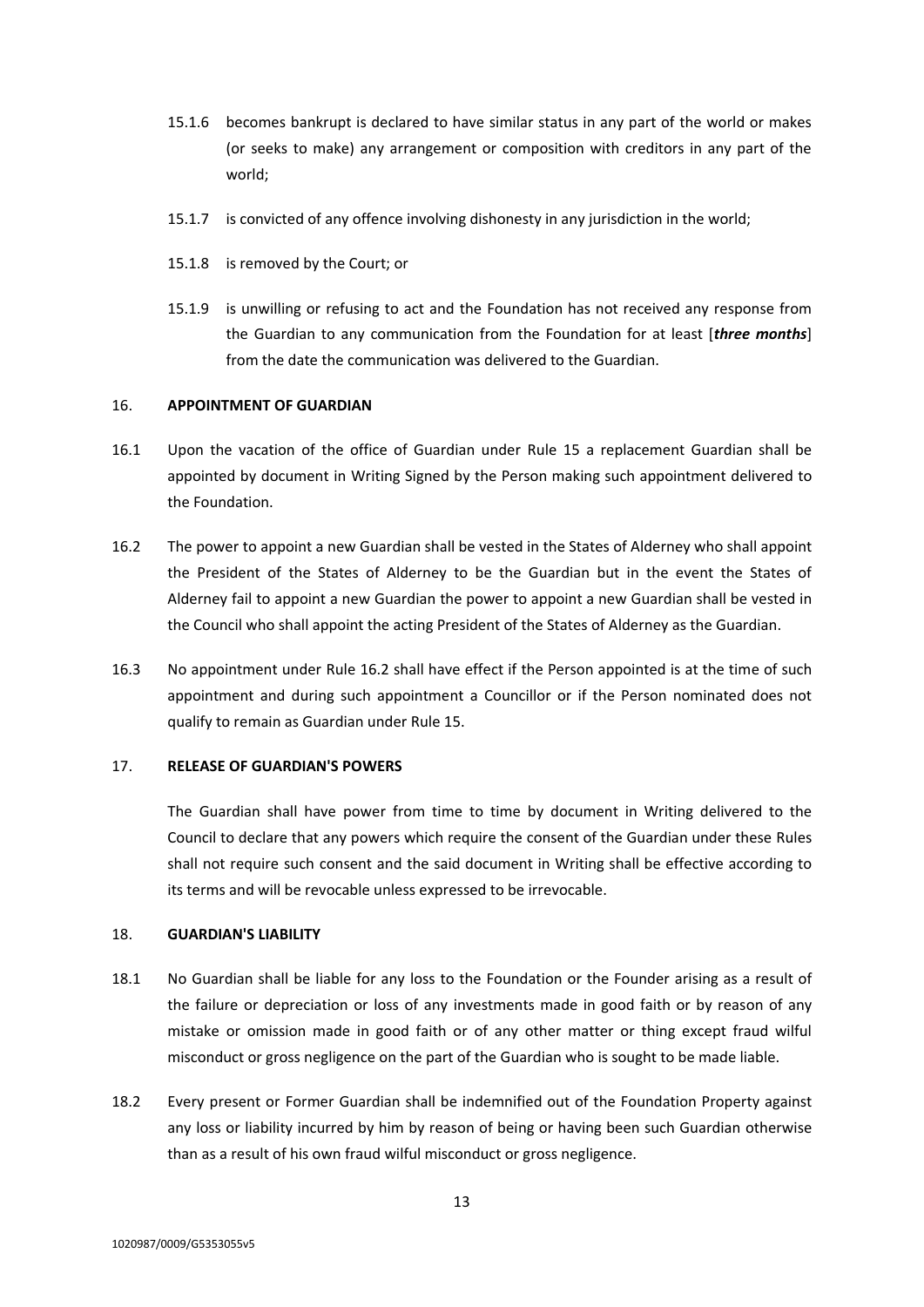18.3 The Council may authorise the purchase or maintenance by the Foundation for any Guardian of any insurance as is permitted by applicable law.

### <span id="page-16-0"></span>19. **REMUNERATION AND EXPENSES OF GUARDIAN**

The Council may pay the Guardian reasonable remuneration for any services that he provides to or on behalf of the Foundation and the Guardian is entitled to receive reimbursement from the Foundation Property for any expenses costs and other liabilities including taxation incurred personally by the Guardian by reason of his appointment under these Rules.

## <span id="page-16-1"></span>20. **GUARDIAN MAY CONTRACT**

The Guardian or any Person Connected with a Guardian may contract or enter into any financial banking or other transaction or arrangement with the Foundation or any Person whose shares or securities form part of the Foundation Property or be interested in any such contract or transaction and the Guardian shall not be liable to account to the Foundation for any profit or benefit made or derived by the Guardian under such transaction or arrangement.

## <span id="page-16-2"></span>21. **WINDING UP**

- 21.1 The Foundation shall be wound up by the Council:
	- 21.1.1 upon such date as may be determined by the Council; or
	- 21.1.2 on the Foundation no longer having any property or assets; or
	- 21.1.3 on the bankruptcy of the Foundation; or
	- 21.1.4 on the completion failure or lapse of the Purpose.
- 21.2 Subject to the Law in the event of the winding up of the Foundation the Council shall distribute such of the Foundation Property as is available for distribution after payment of the Foundation's creditors to the Default Recipient.
- <span id="page-16-4"></span>21.3 The Default Recipient shall be such public body or entity in Alderney established for the public interest of residents of Alderney as may be determined (a) by the Councillors or, failing them (b) by the Guardian or, failing the Guardian (c) by the States of Alderney.

# <span id="page-16-3"></span>22. **VARIATION AND RECTIFICATION**

Subject to the Law and any other provision of the Constitution the Council may by Resolution vary amend add to or delete all or any of the provisions of these Rules (including this Rule [22\)](#page-16-3) from time to time.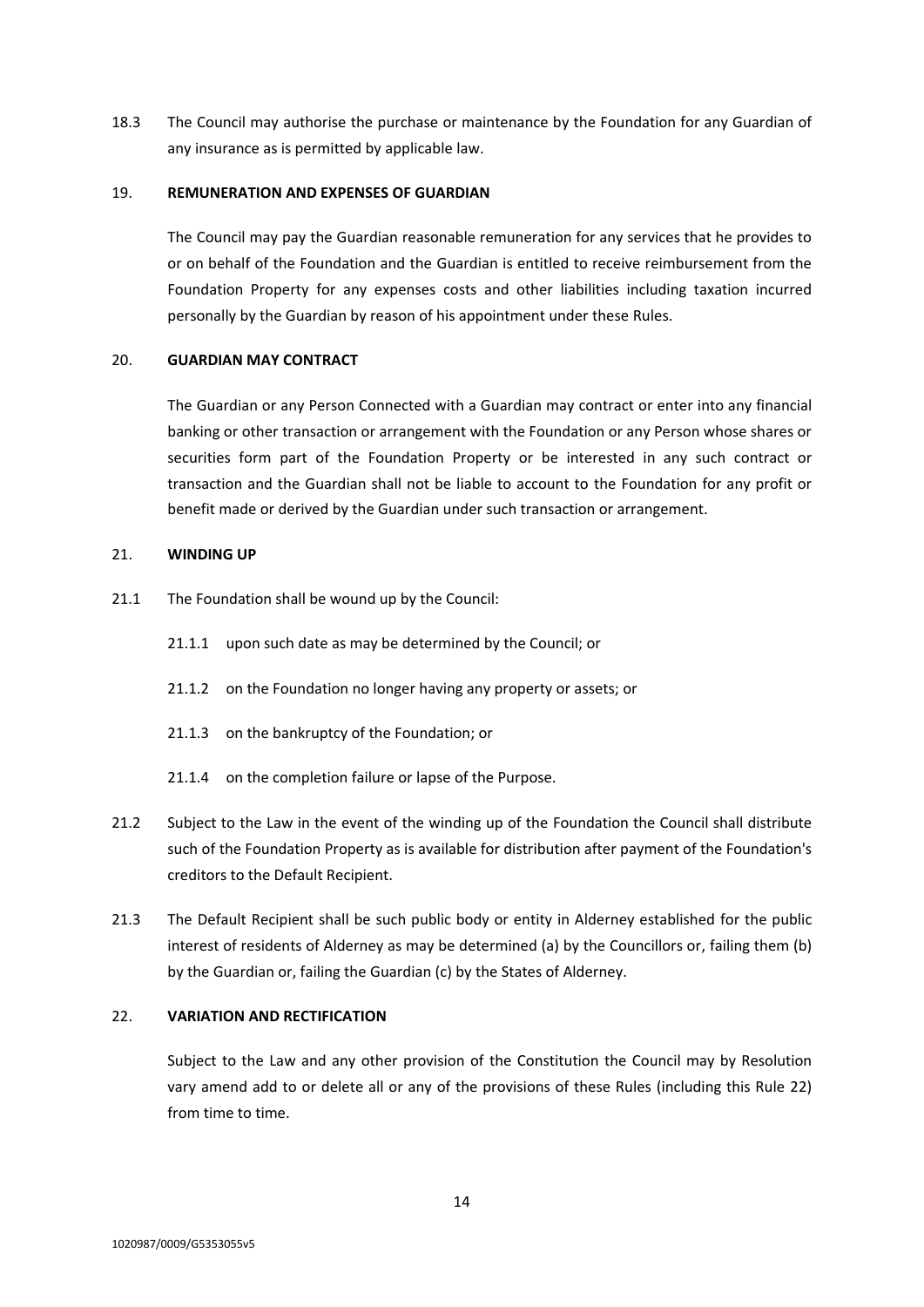- 22.1 Any such variation amendment addition or deletion:
	- 22.1.1 shall specify the date from which such variation amendment addition or deletion shall take effect which date may be earlier than the relevant Resolution;
	- 22.1.2 must in the case of a power exercised by the Council be in the best interests of the Foundation;
	- 22.1.3 shall not alter or affect the rights of any Person which have accrued before the date of the variation amendment addition or deletion (except with that Person's prior consent in Writing); and
	- 22.1.4 shall not invalidate any previous disposition of the Foundation Property or affect any part of the Foundation Property to which any Person has previously become absolutely entitled.
- 22.2 The Council shall have power by Resolution to rectify any manifest errors in the Constitution.
- 22.3 Subject to the Law any proposed rectification or variation amendment addition or deletion of the Charter will take effect upon notification to the Registrar.

#### <span id="page-17-0"></span>23. **RESIDENT AGENT**

The Council may appoint an Authorised Person to be the Foundation's Resident Agent upon such terms as to remuneration as the Council may decide. The Council may at any time dismiss the incumbent Resident Agent and appoint a new Resident Agent.

## <span id="page-17-1"></span>24. **REGISTERED OFFICE**

The Council shall ensure that the Foundation maintains a registered office in Guernsey in accordance with the Law.

## <span id="page-17-2"></span>25. **DOCUMENTS TO BE KEPT AT THE REGISTERED OFFICE**

25.1 The Foundation shall at all times maintain and keep the records of the Foundation or a copy (which includes an electronic copy) thereof at the Registered Office.

#### <span id="page-17-3"></span>26. **ACCOUNTS AND AUDIT**

- 26.1 The Foundation shall keep accounting records which are sufficient to show and explain the transactions of the Foundation and which:
	- 26.1.1 disclose with reasonable accuracy the financial position of the Foundation at any time;
	- 26.1.2 contain day to day entries of all sums of money received and expended the matters in respect of which the receipt and expenditure takes place;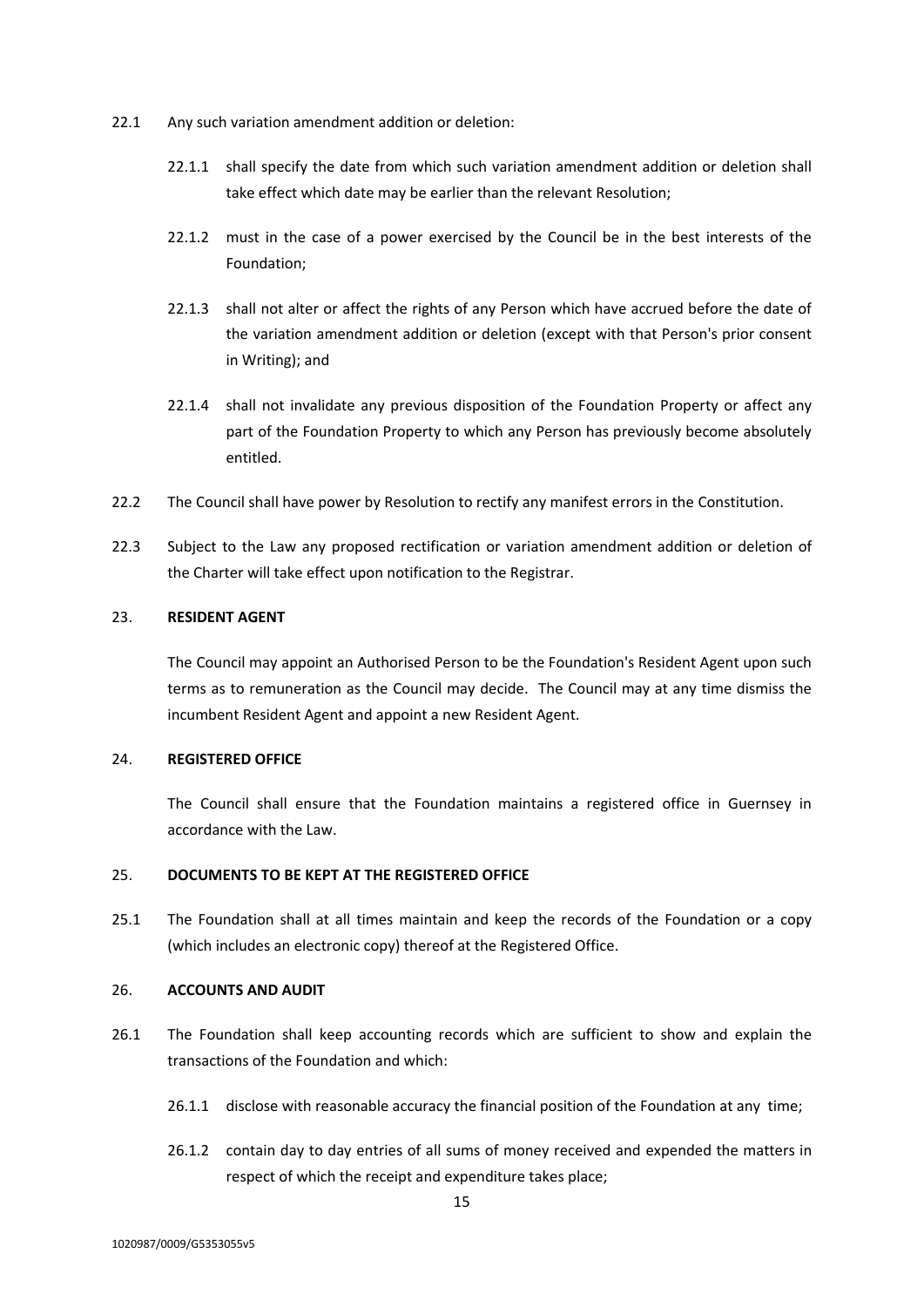- 26.1.3 contain a record of the assets and liabilities of the Foundation; and
- 26.1.4 would enable the Council to ensure that the Foundation's accounts comply with the requirements of the Law.
- 26.2 The Council shall prepare accounts of the Foundation made up to such date in each year as the Council shall from time to time determine in accordance with and subject to the provisions of the Law.
- 26.3 The Council may from time to time (but shall not be obliged to) appoint auditors for any period or periods to examine the accounts of the Foundation and to report on those accounts.

#### <span id="page-18-0"></span>27. **DISCLOSURE AND CONFIDENTIALITY**

- 27.1 The Guardian and the Founder shall be entitled to:
	- 27.1.1 copies of the Constitution;
	- 27.1.2 the accounts of the Foundation; and
	- 27.1.3 upon request in Writing to the Council other records of the Foundation (save those which the Council is entitled to withhold under the Law).
- 27.2 The Default Recipient shall not be entitled to any information about the Foundation nor about his status as Default Recipient.
- 27.3 Subject to the above and any applicable law regulation or order the Foundation shall not be bound to disclose to any other Person whatsoever any document or information relating to the Foundation or the Foundation Property.
- 27.4 The Council may make such disclosures concerning the Foundation and/or the Foundation Property including without limitation disclosure of any direct or indirect interests therein and of any dealings therein as may be properly required by any competent authority or Person whether or not such requirements shall have the force of any applicable law and whether or not such disclosure may be enforced upon the Foundation. This power shall include any disclosure required under any legislation regulating transactions in securities and any regulations of any stock exchange or regulated market or authority in any place in which all or any part of the Foundation Property is situate from time to time.

#### <span id="page-18-1"></span>28. **AUTHENTICATION OF DOCUMENTS**

Any Councillor or any Person appointed by the Council for the purpose shall have power to authenticate any documents of the Foundation (including the Constitution) any Resolutions passed by the Council and any books records documents and accounts relating to the business of the Foundation and to certify copies thereof or extracts therefrom as true copies or extracts.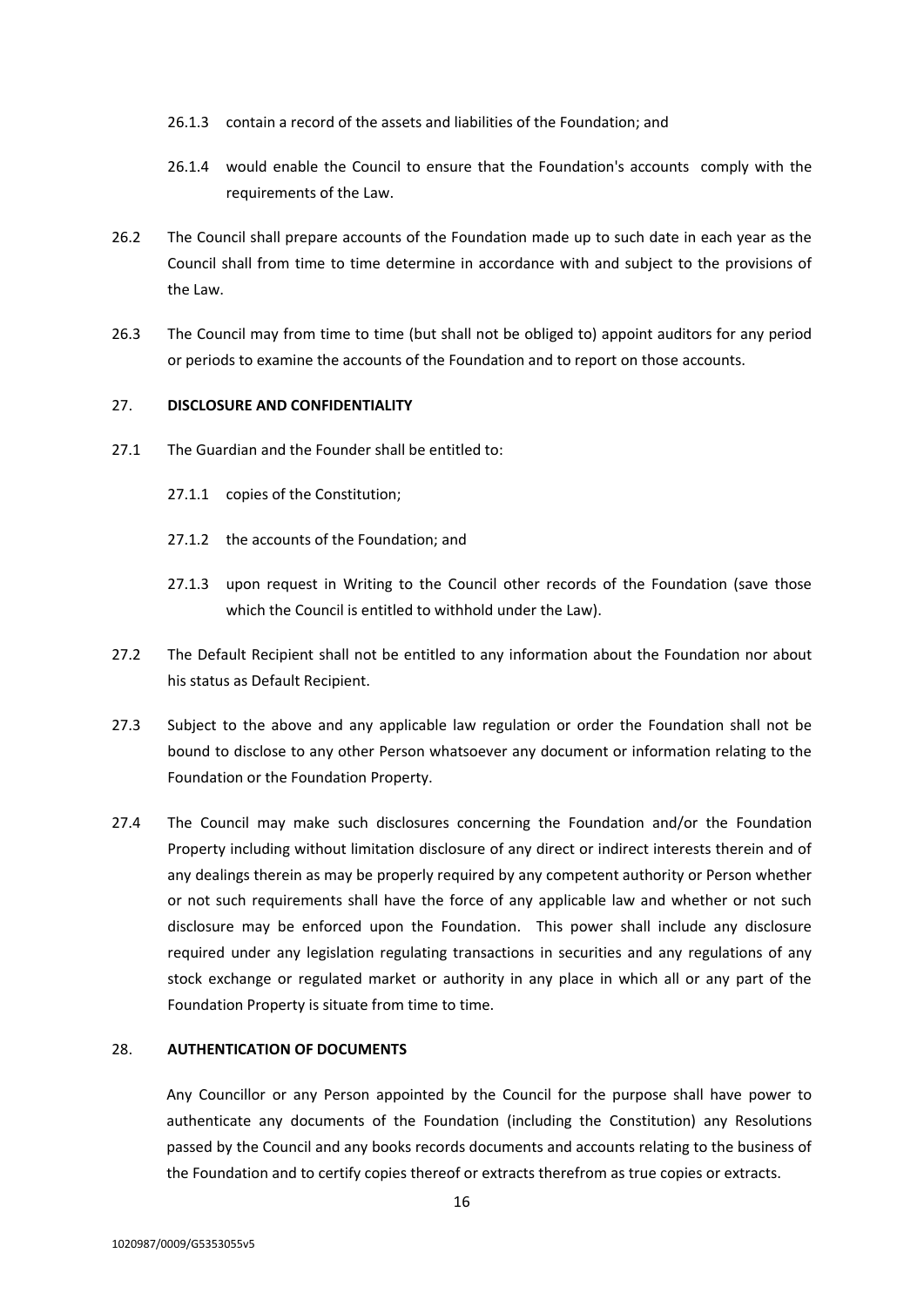### <span id="page-19-0"></span>29. **FOUNDATION COMMUNICATIONS**

The Foundation shall include the name and the Registered Office and registration number of the Foundation in its communications in Writing including those transmitted by electronic means.

## <span id="page-19-1"></span>30. **NOTICES**

- 30.1 A Notice may be given to any Person personally or sent by courier, electronic transmission or by post at his registered business or personal address.
- 30.2 Any Councillor present at any meeting of the Council or any committee thereof shall for all purposes be deemed to have received due Notice of such meeting.
- 30.3 Notwithstanding any of the provisions of these Rules any Notice to be given by the Council to a Councillor may be given in any manner agreed in advance by any such Councillor.
- 30.4 A Notice or other communication sent under these Rules shall be deemed to be delivered:
	- 30.4.1 if sent by courier 24 hours after it was sent; or
	- 30.4.2 if sent by fax or electronic mail to an agreed fax number or email address at the time it was sent; or
	- 30.4.3 if sent by post 3 days after it was sent.

## <span id="page-19-2"></span>31. **MIGRATION**

Subject to the law, the Foundation or any Authorised Person acting on its behalf may apply to transfer the registration of the Foundation to a place outside of Guernsey.

**SIGNED** at Alderney this [  $\qquad$  ] day of [  $\qquad$  12015

…………………………………………….. Mr W Stuart Trought

in his capacity as President of the States of Alderney